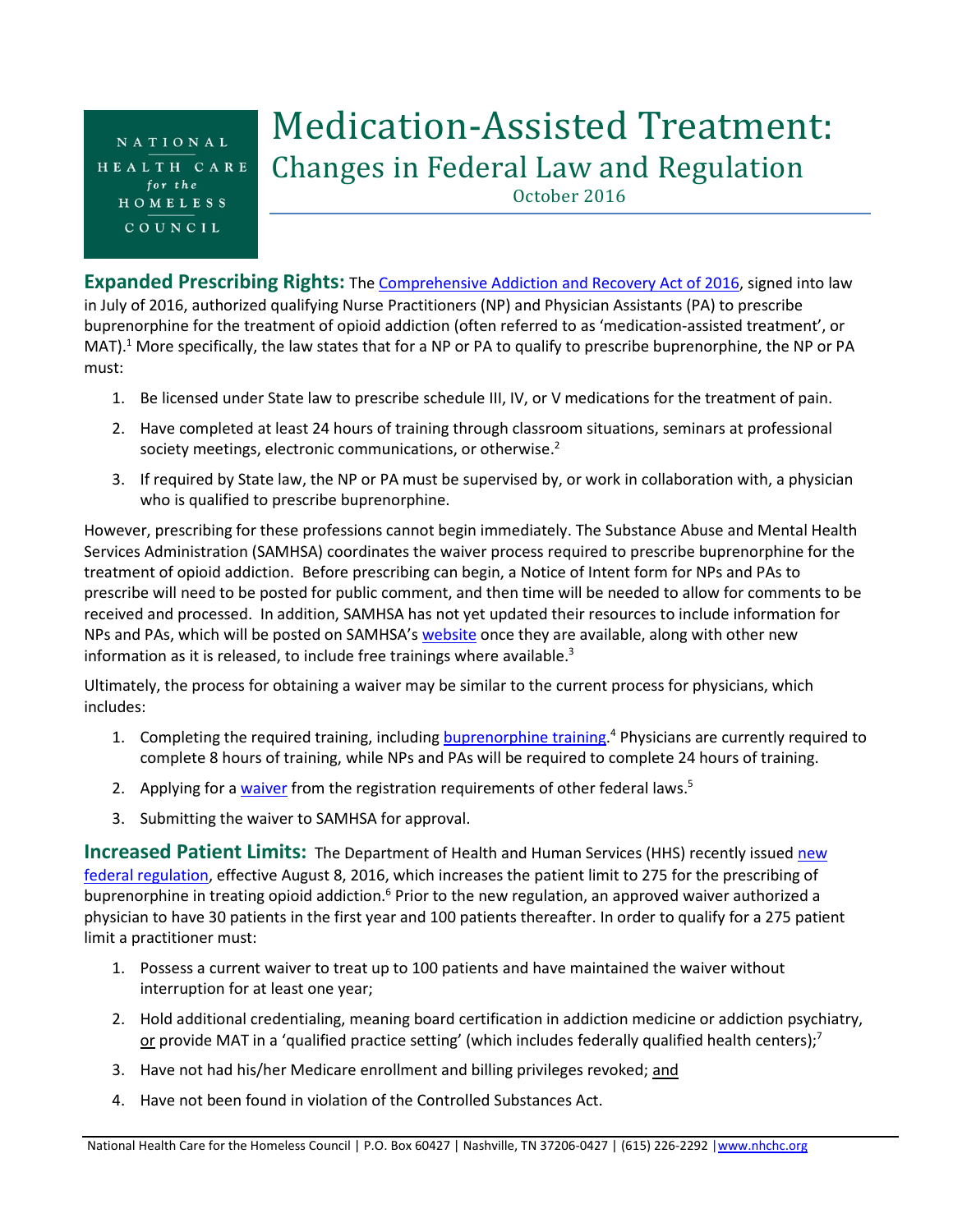The form to request a patient limit of 275 is not currently available to the public; however, one may be requested from SAMHSA by contactin[g info@buprenorphine.samhsa.gov](mailto:info@buprenorphine.samhsa.gov) or 866-287-2728.

The new regulation outlined additional rules related to increasing the MAT patient limit to 275, to include:

- **Three-Year Renewal**. Practitioners granted a waiver for a 275 patient limit must reaffirm their eligibility every three years by submitting a renewal form at least 90 days before the end of their waiver period.
- **Emergency Situation Waiver**. Practitioners who currently have a waiver to treat up to 100 patients but do not meet the required qualifications may request an 'emergency situation' waiver to treat up to 275 patients temporarily (not longer than 6 months). $8$
- **Patient Definition**. Any individual that receives a prescription for buprenorphine under MAT from the practitioner is considered a patient for at least the length of prescription. If a practitioner provides consult services but does not prescribe buprenorphine to the individual, the patient is not counted toward the MAT patient limit.<sup>9</sup>
- **Reporting Requirements**. Current [record keeping requirements](http://www.ecfr.gov/cgi-bin/text-idx?SID=9dcf178be57df5a3bf5db2d8d40be95f&node=se21.9.1304_103&rgn=div8) require practitioners to keep records and inventories of all controlled substances dispensed, including approved buprenorphine products.<sup>10</sup> Additional record keeping requirements were proposed under the new regulation for prescribers authorized at a 275 patient cap; however, based on public feedback, those additional requirements are currently under review and no final rule has been set at this time.

## **Additional Resources:**

- [Medication and Counseling Treatment](http://www.samhsa.gov/medication-assisted-treatment/treatment) Learn more about MAT to treat substance use disorders.<sup>11</sup>
- **[Buprenorphine](http://www.samhsa.gov/medication-assisted-treatment/treatment/buprenorphine) Learn more about Buprenorphine and how it helps in treating opioid addiction.**<sup>12</sup>
- [Buprenorphine Waiver Management](http://www.samhsa.gov/medication-assisted-treatment/buprenorphine-waiver-management) Information from SAMHSA on the waiver application and management process to prescribe buprenorphine.<sup>13</sup>
- [Training Materials and Resources](http://www.samhsa.gov/medication-assisted-treatment/training-resources/buprenorphine-physician-training) MAT webinars, workshops and other materials currently geared towards physicians, however will likely have a section for NPs and PAs in the future.<sup>14</sup>
- [Medication-Assisted Treatment: Buprenorphine and the HCH Community](https://www.nhchc.org/wp-content/uploads/2016/05/policy-brief-buprenorphine-in-the-hch-community-final.pdf) Policy Brief explores the challenges and opportunities to treating persons experiencing homelessness with buprenorphine.<sup>15</sup>
- [Providers' Clinical Support System](http://pcssmat.org/) -- This resource offers education, training, and clinical tools, as well as a mentorship program that could assist health center staff receive more support.<sup>16</sup>
- [SAMHSA-HRSA Center for Integrated Health Solutions MAT Overview](http://www.integration.samhsa.gov/clinical-practice/mat/mat-overview) Resources related to implementation, financing, training, and materials for consumers/families and practitioners. There is also a section on SBIRT, an evidence based approach to Screening, Brief Intervention, and Referral to Treatment effective for opioid use disorders.<sup>17</sup>
- [Clinical Guidelines for the Use of Buprenorphine in the Treatment of Opioid Addiction](http://store.samhsa.gov/product/Clinical-Guidelines-for-the-Use-of-Buprenorphine-in-the-Treatment-of-Opioid-Addiction/SMA05-4003) a quick guide for practitioners on pharmacology, patient assessment, treatment protocols, special populations, and policies and procedures.<sup>18</sup>
- [Medication-Assisted Treatment for Opioid Addiction: Facts for Family & Friends](http://store.samhsa.gov/shin/content/SMA09-4443/SMA09-4443.pdf) an easy-to-read guide to essential elements of addiction and treatment that can also be used with patients.<sup>19</sup>
- [National Institute on Drug Abuse Info Facts: Treatment Approaches to Drug Addiction](https://d14rmgtrwzf5a.cloudfront.net/sites/default/files/df_treatment_approaches_final_7_2016.pdf) frequently asked questions about drug addiction and treatment options<sup>20</sup>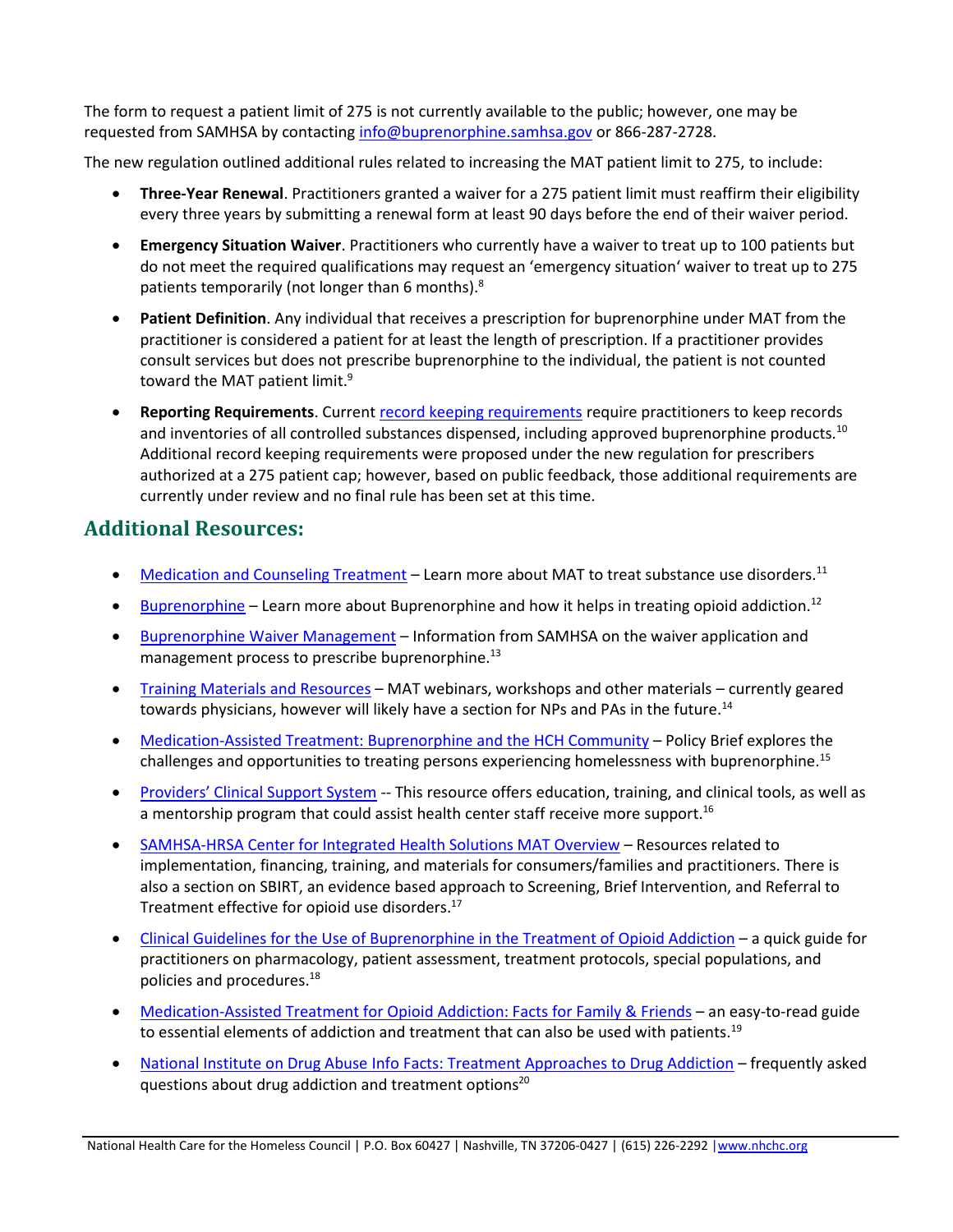- [Medication Assisted Therapy Toolkit](http://www.niatx.net/PDF/NIATx-MAT-Toolkit.pdf) Includes wide range of information related to securing buy-in from staff, Board and community, financing, licensing and credentialing, screening and assessing patients, combining medication and therapy, and sustaining a MAT program.<sup>21</sup>
- [Opioids: The Prescription Drug & Heroin Overdose Epidemic](http://www.hhs.gov/opioids/) Comprehensive HHS website focused on opioids that includes resources for health professionals and a section on MAT.<sup>22</sup>

**Funding:** This project was supported by the Health Resources and Services Administration (HRSA) of the U.S. Department of Health and Human Services (HHS) under grant number U30CS09746, a National Training and Technical Assistance Cooperative Agreement for \$1,625,741, with 0% match from nongovernmental sources. This information or content and conclusions are those of the authors and should not be construed as the official position or policy of, nor should any endorsements be inferred by HRSA, HHS or the U.S. Government.

<sup>3</sup> SAMHSA, Medication-Assisted Treatment. Available at: [http://www.samhsa.gov/medication-assisted-treatment.](http://www.samhsa.gov/medication-assisted-treatment)

<sup>9</sup> Note this patient definition is for the purposes of defining a patient in the context of the MAT patient limit and does not intend to apply to a definition of "patient" with respect to the Health Center Program.

<sup>10</sup> For more information, see [http://www.ecfr.gov/cgi-bin/text-](http://www.ecfr.gov/cgi-bin/text-idx?SID=9dcf178be57df5a3bf5db2d8d40be95f&node=se21.9.1304_103&rgn=div8)

 $\overline{a}$ 

[idx?SID=9dcf178be57df5a3bf5db2d8d40be95f&node=se21.9.1304\\_103&rgn=div8.](http://www.ecfr.gov/cgi-bin/text-idx?SID=9dcf178be57df5a3bf5db2d8d40be95f&node=se21.9.1304_103&rgn=div8) 

11 SAMHSA, Medication and Counseling Treatment. Available at[: http://www.samhsa.gov/medication-assisted-treatment/treatment.](http://www.samhsa.gov/medication-assisted-treatment/treatment)

<sup>12</sup> SAMHSA, Buprenorphine. Available at: [http://www.samhsa.gov/medication-assisted-treatment/treatment/buprenorphine.](http://www.samhsa.gov/medication-assisted-treatment/treatment/buprenorphine) 

13 SAMHSA, Buprenorphine Waiver Management. Available at[: http://www.samhsa.gov/medication-assisted-treatment/buprenorphine](http://www.samhsa.gov/medication-assisted-treatment/buprenorphine-waiver-management)[waiver-management.](http://www.samhsa.gov/medication-assisted-treatment/buprenorphine-waiver-management)

<sup>1</sup> Comprehensive Addiction and Recovery Act of 2016. Available at[: https://www.gpo.gov/fdsys/pkg/BILLS-114s524enr/pdf/BILLS-](https://www.gpo.gov/fdsys/pkg/BILLS-114s524enr/pdf/BILLS-114s524enr.pdf)[114s524enr.pdf.](https://www.gpo.gov/fdsys/pkg/BILLS-114s524enr/pdf/BILLS-114s524enr.pdf) 

<sup>&</sup>lt;sup>2</sup> The Training has to be provided by a qualified organization, including: The American Society of Addiction Medicine; The American Academy of Addiction Psychiatry; The American Medical Association; The American Osteopathic Association; The American Nurses Credentialing Center; The American Psychiatric Association; The American Association of Nurse Practitioners; The American Academy of Physician Assistants; Or any other organization that the Secretary of the Department of Health and Human Services (HHS) determines is appropriate. The training should include: Opioid maintenance and detoxification; Appropriate clinical use of all drugs approved by the Food and Drug Administration for the treatment of opioid use disorder; Initial and periodic patient assessments (including substance use monitoring); Individualized treatment planning, overdose reversal, and relapse prevention; Counseling and recovery support services; Staffing roles and considerations; Diversion control; and Other best practices, as identified by the Secretary of HHS.

<sup>4</sup> SAMHSA, Buprenorphine Training for Physicians. Available at: [http://www.samhsa.gov/medication-assisted-treatment/training](http://www.samhsa.gov/medication-assisted-treatment/training-resources/buprenorphine-physician-training)[resources/buprenorphine-physician-training.](http://www.samhsa.gov/medication-assisted-treatment/training-resources/buprenorphine-physician-training)

<sup>5</sup> SAMHSA, Qualify for a Physician Waiver. Available at: [http://www.samhsa.gov/medication-assisted-treatment/buprenorphine-waiver](http://www.samhsa.gov/medication-assisted-treatment/buprenorphine-waiver-management/qualify-for-physician-waiver)[management/qualify-for-physician-waiver.](http://www.samhsa.gov/medication-assisted-treatment/buprenorphine-waiver-management/qualify-for-physician-waiver) 

<sup>6</sup> Final regulations are available at[: https://www.gpo.gov/fdsys/pkg/FR-2016-07-08/pdf/2016-16120.pdf.](https://www.gpo.gov/fdsys/pkg/FR-2016-07-08/pdf/2016-16120.pdf)

<sup>&</sup>lt;sup>7</sup> A Qualified Practice Setting provides professional coverage for patient medical emergencies during hours when the practitioner's practice is closed; 2. Provides access to case-management services for patients including referral and follow-up services for programs that provide, or financially support, the provision of services such as medical, behavioral, social, housing, employment, educational, or other related services; 3. Uses health information technology (health IT) systems such as electronic health records, if otherwise required to use these systems in the practice setting. Health IT means the electronic systems that health care professionals and patients use to store, share, and analyze health information; 4. Is registered for their State prescription drug monitoring program (PDMP) where operational and in accordance with Federal and State law. 5. Accepts third-party payment for costs in providing health services, including written billing, credit, and collection policies and procedures, or Federal health benefits.

<sup>8</sup> An emergency situation is defined as a situation where local services are overwhelmed and unable to meet the demand for MAT as a direct consequence of a precipitating event. The precipitating event must have an abrupt onset, such as physician incapacity, natural or human-caused disaster, and/or an outbreak in drug use that results in significant death, injury, exposure to life-threatening circumstances, hardship, suffering, loss of property, or loss of community infrastructure.

<sup>&</sup>lt;sup>14</sup> SAMHSA, Buprenorphine Training for Physicians. Available at: [http://www.samhsa.gov/medication-assisted-treatment/training](http://www.samhsa.gov/medication-assisted-treatment/training-resources/buprenorphine-physician-training)[resources/buprenorphine-physician-training.](http://www.samhsa.gov/medication-assisted-treatment/training-resources/buprenorphine-physician-training)

<sup>15</sup> National Health Care for the Homeless Council (May 2016). Available at: [https://www.nhchc.org/wp-content/uploads/2016/05/policy](https://www.nhchc.org/wp-content/uploads/2016/05/policy-brief-buprenorphine-in-the-hch-community-final.pdf)[brief-buprenorphine-in-the-hch-community-final.pdf.](https://www.nhchc.org/wp-content/uploads/2016/05/policy-brief-buprenorphine-in-the-hch-community-final.pdf)

<sup>16</sup> Providers Clinical Support System for Medication-Assisted Treatment. Available at[: http://pcssmat.org/.](http://pcssmat.org/)